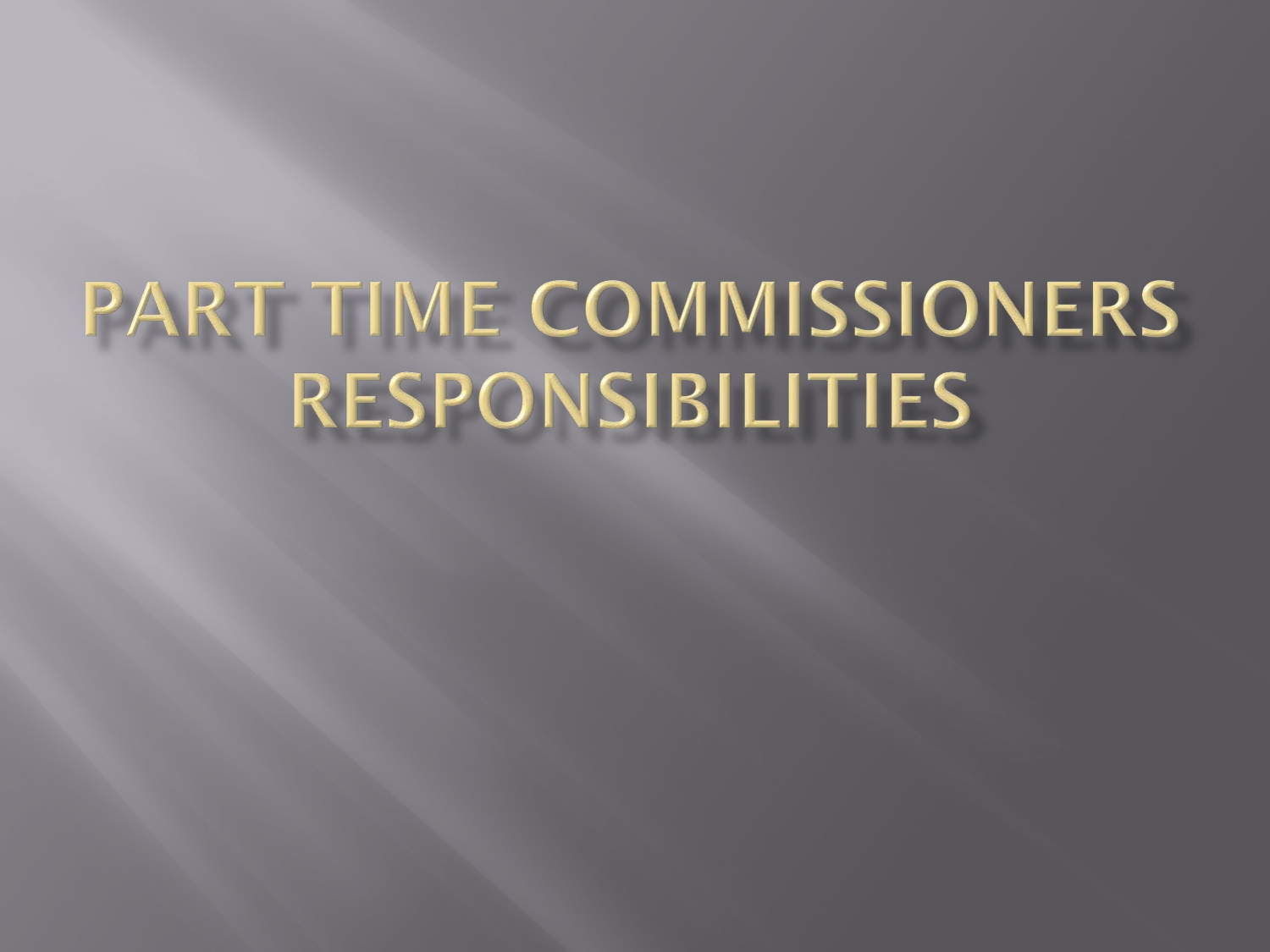### **Emailed or Talked to Eight** Counties

- □ Heard back from all eight counties
- One county has gone to full time Commissioners
- All seven I heard back from had varied responsibilities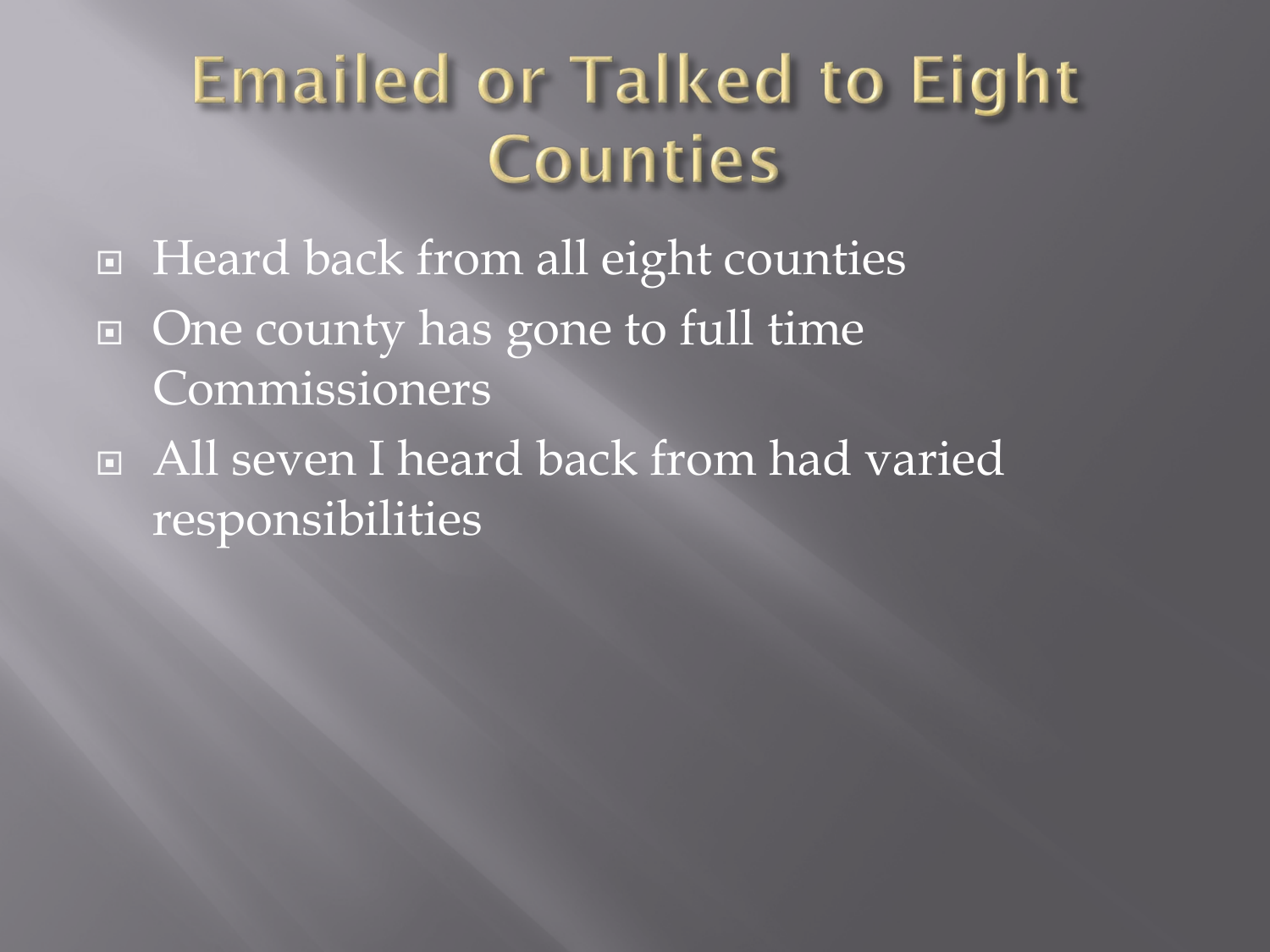### County # One

- Full time deputy commissioners
- $\Box$  Part time commissioners required to work 5 hours a day or 25 hours a week. More like full time than part time as they work more than 25 hours per week.
- Responsibilities of Commissioners: Schedule and run inspector classes Schedule inspectors to work each election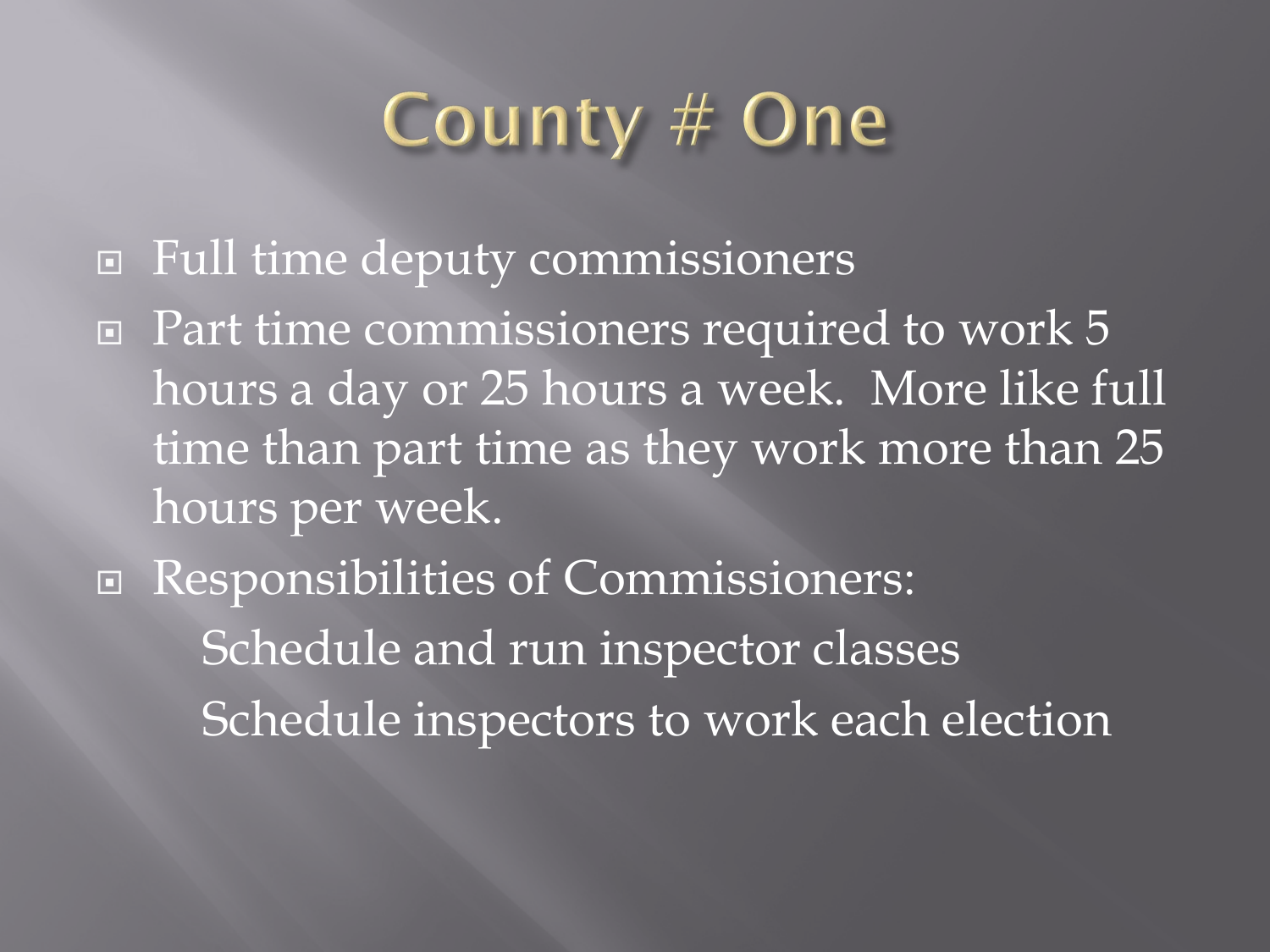Compile and complete all data for reports for the State Board. Complete all HAVA reports and keep track of all HAVA funds. Prepare press releases. Supply orders for office and elections. Order ballots. Mark test deck ballots and run test decks. Schedule truck rentals for each election. Prepare departmental budget and meet with standing committee every month.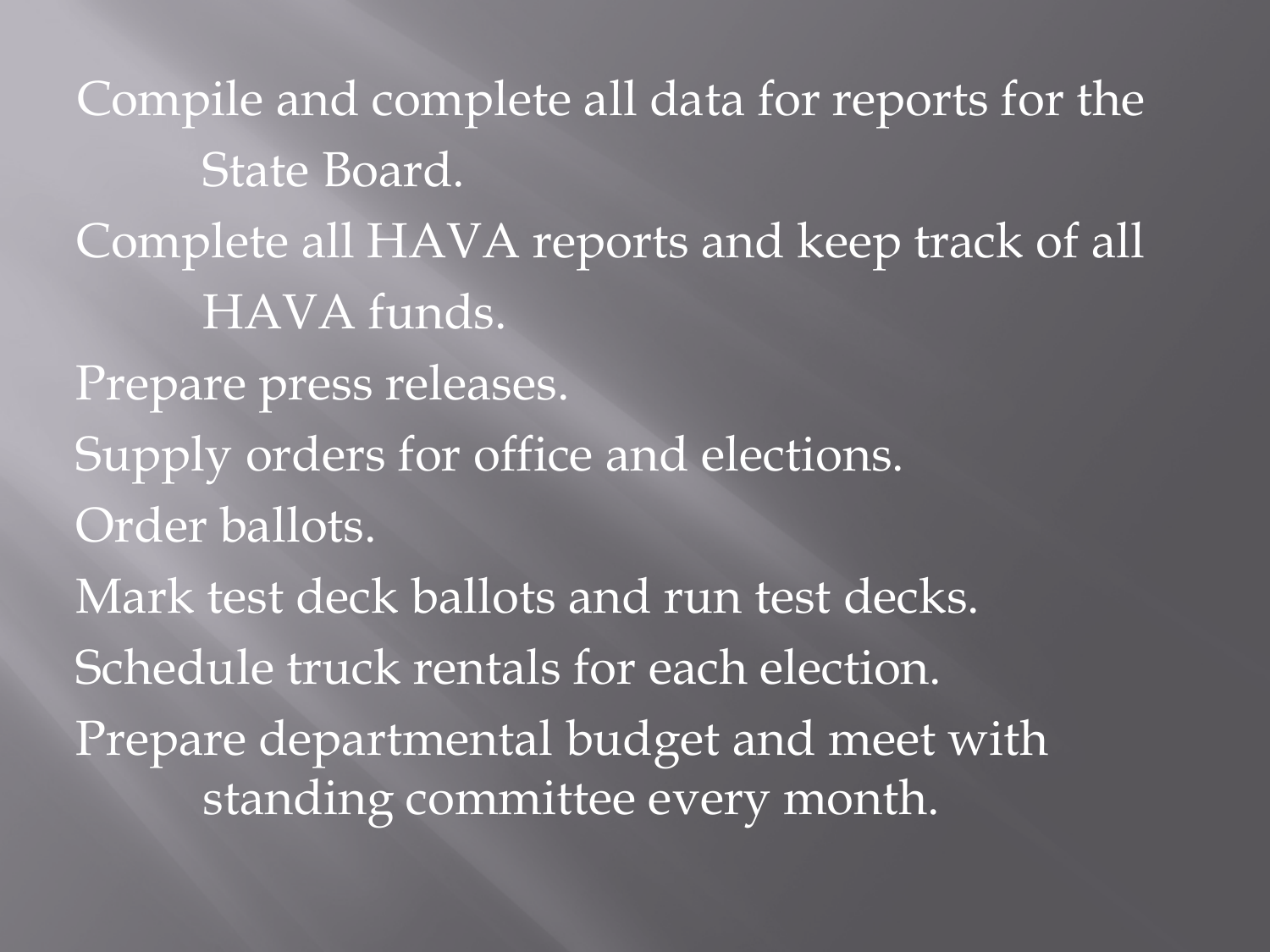Handle all petitions going out and coming into the office.

Handle review of the machines by candidates. Handle calls from candidates both in the office and at home if they have put in more than their allotted hours.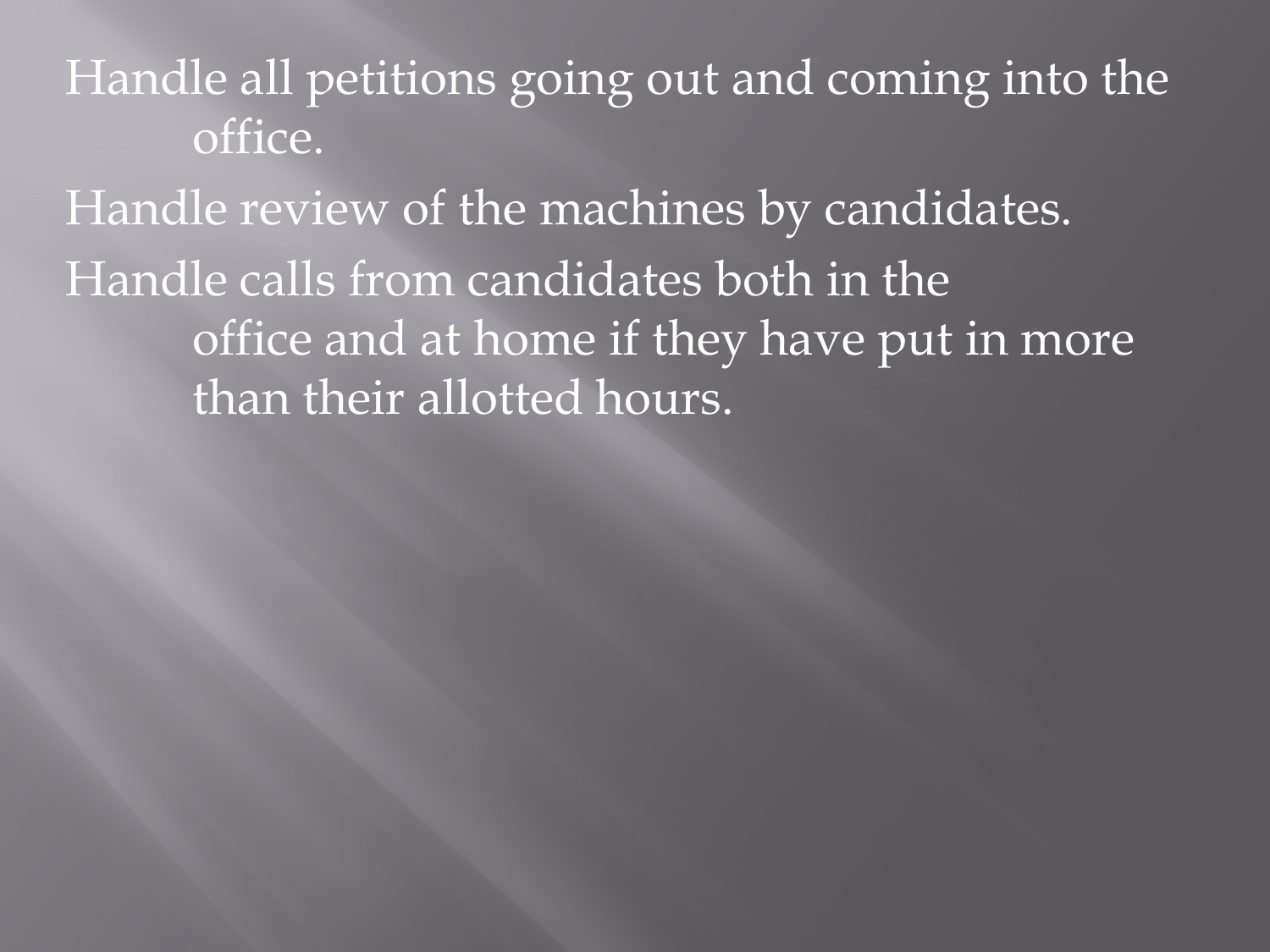### County #Two

- Full time deputy commissioners are considered office managers.
- Part time commissioners are considered department heads by the county and are liaisons between the Board of Elections and the County Administrator.
- □ No set hours for commissioners to work they work the hours they need to; usually everyday 8:30-Noon.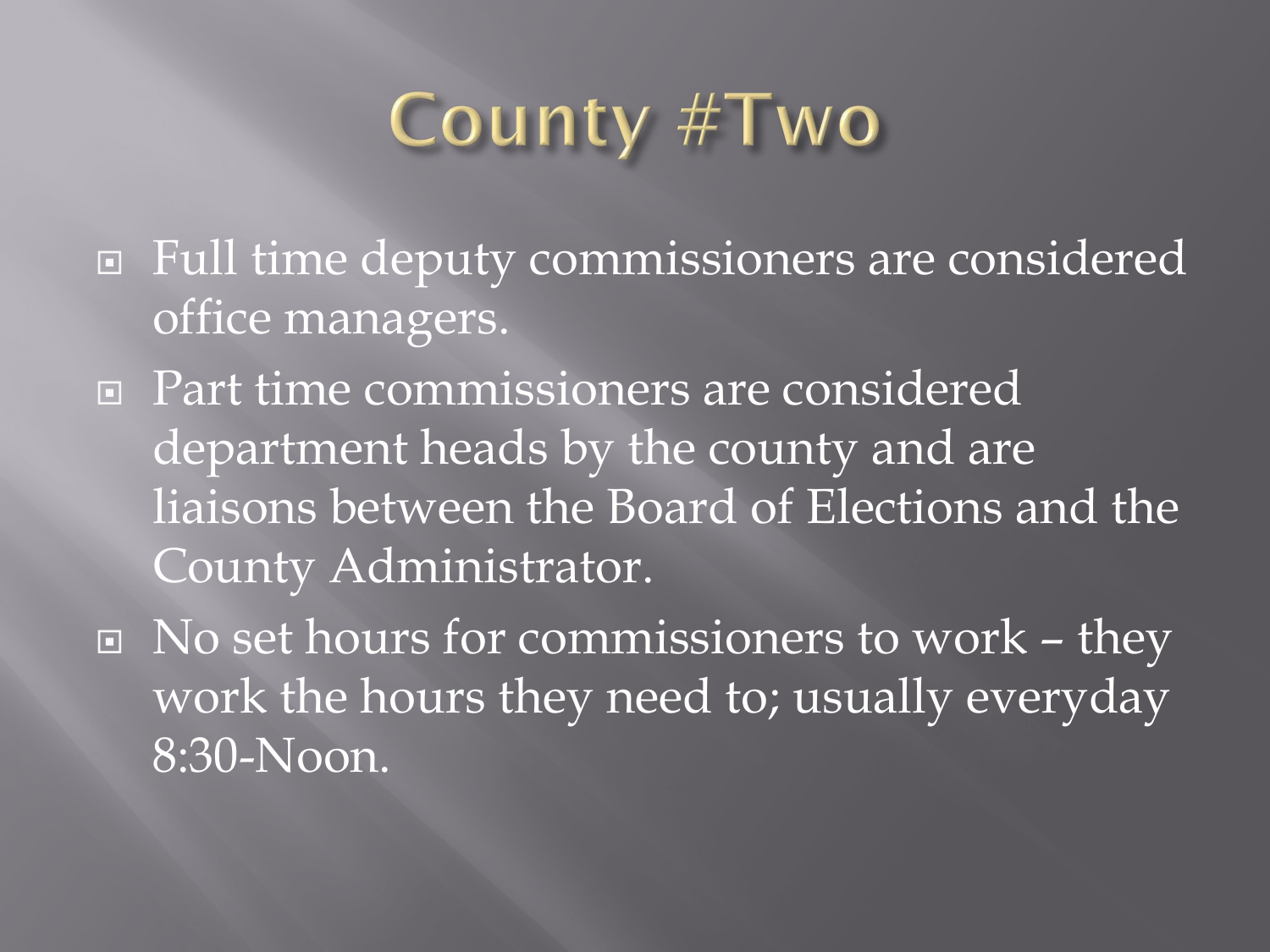Some of Commissioners responsibilities: Rule on objections to petitions and ballots Sign off on 3% audit Supervise ballot draw Responsible for media contacts Oversee day to day operations Visit poll sites on election day Help with machine pickup after election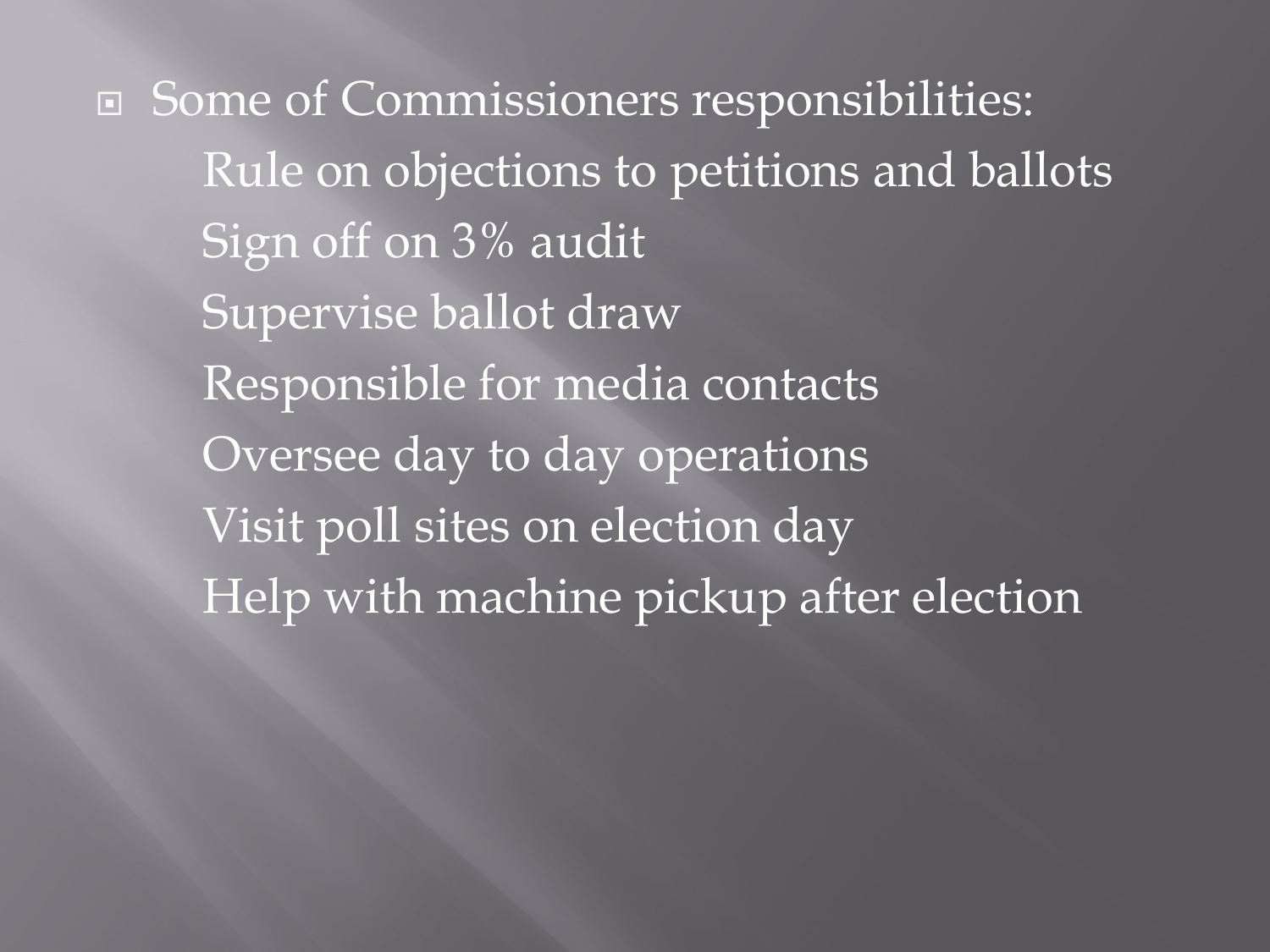$\Box$  2 full time clerks: work 35 hours per week Part time commissioners: work 30 hours per week Responsibilities of Commissioners: Sign off on everything with NTS and Phoenix Graphics. Oversee techs and poll sites. Work with inspectors. Speak to groups: high schools, League of Women Voters, etc. Very visible and well known to public. Put out fires where ever needed. Do what full time Commissioners do at part time hours and pay.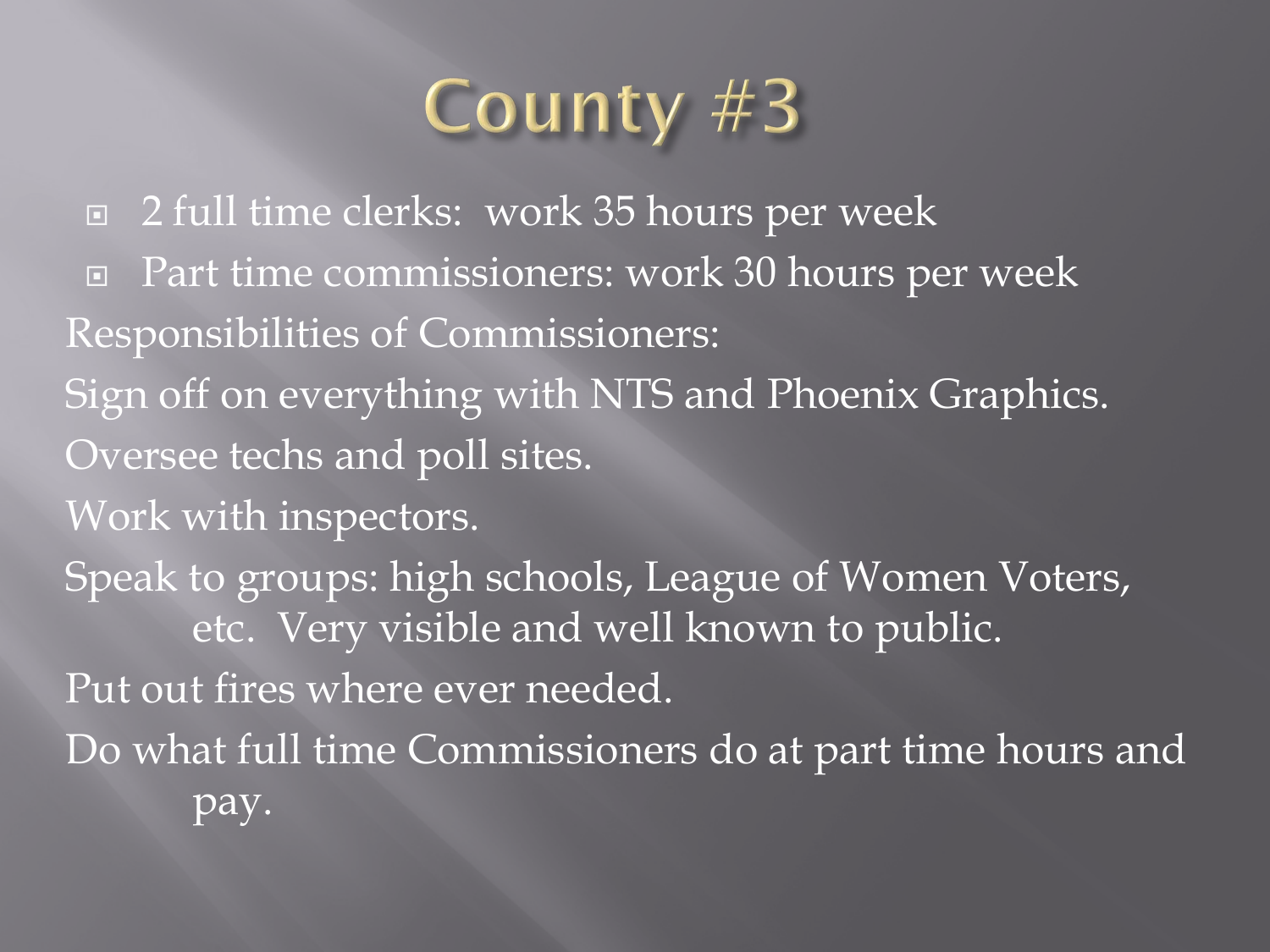- Full time Deputies
- Two clerk/techs
- □ Part time commissioners: work approximately 27 hours a week; more around election time.

Some responsibilities of Commissioners: Design and teach inspector classes, including machine training. Clerk/techs: new titles and job description for office<br>staff which has been a cost saving to the county. Duties include everything a full time Commissioner would do.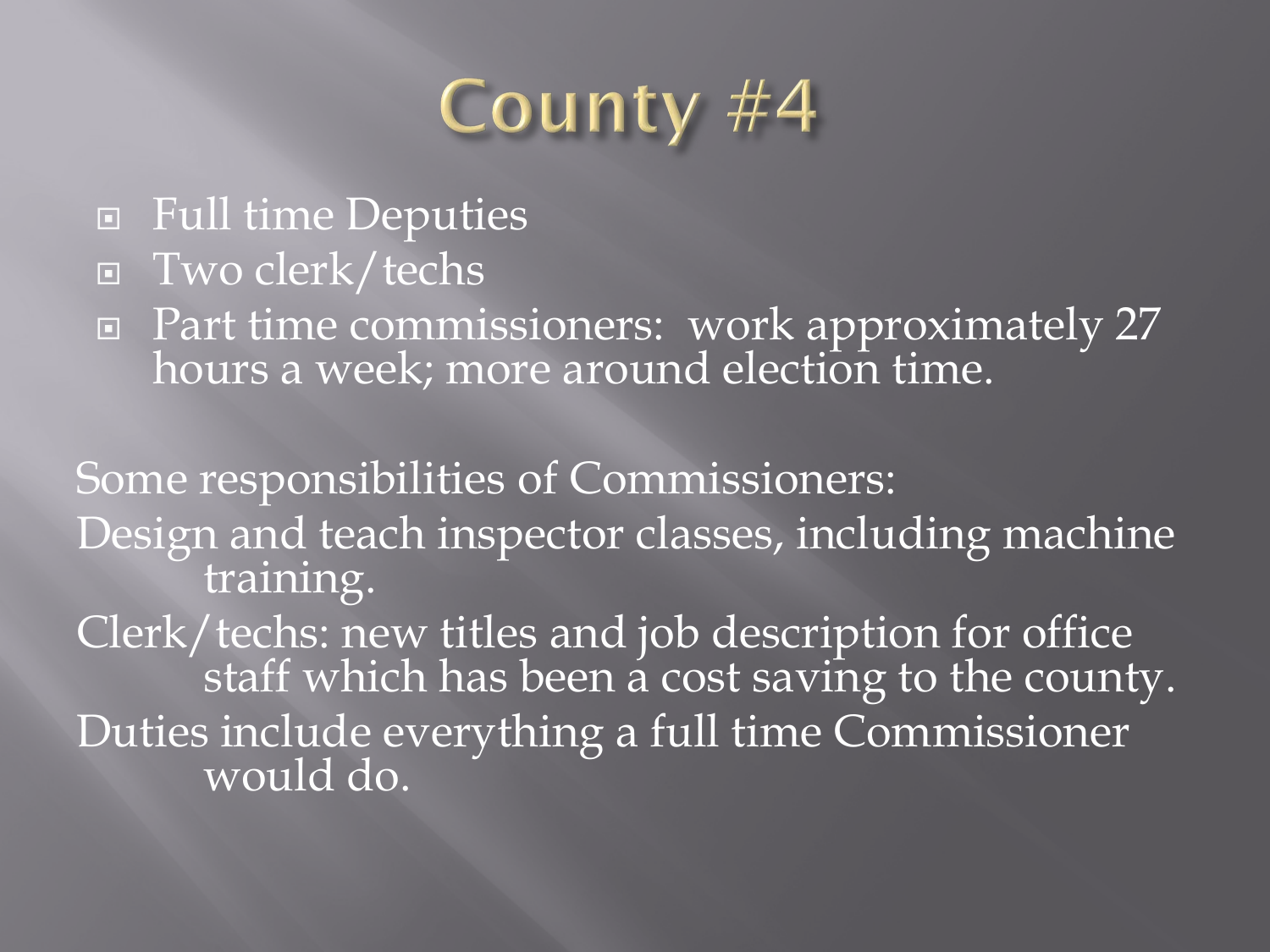

 $\Box$  2 full time deputy commissioners: responsible for day to day work that needs to be done. **Part time commissioners: in office more than** what they are scheduled.

Responsibilities of Commissioners: Majority of work with regard to the petition process. Decisions on objections. In office full time during petition filing.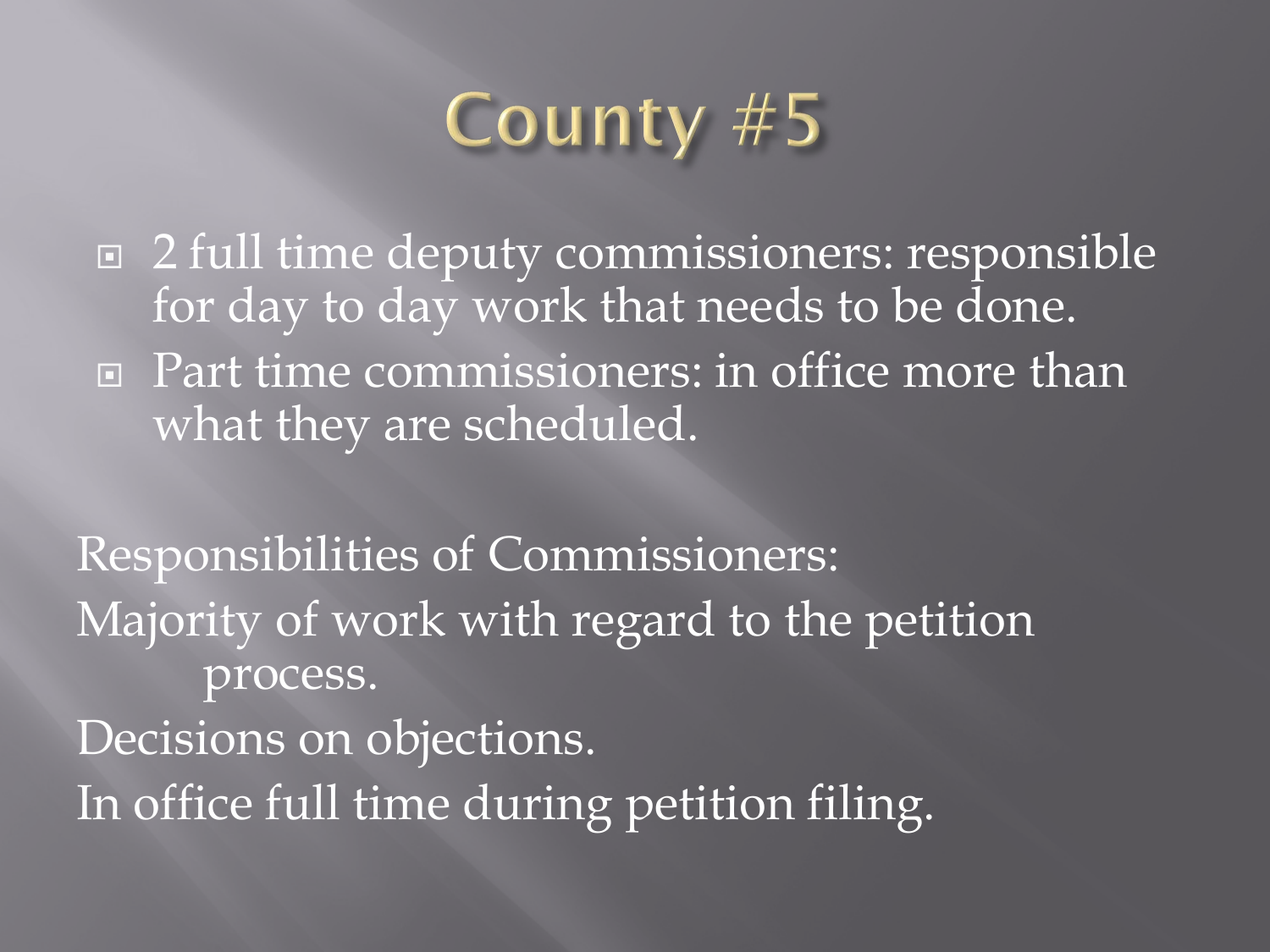Ballot certification; send ballot to IT Dept. for programming.

Train inspectors.

Commissioners are responsible for all the major work and decisions for the office.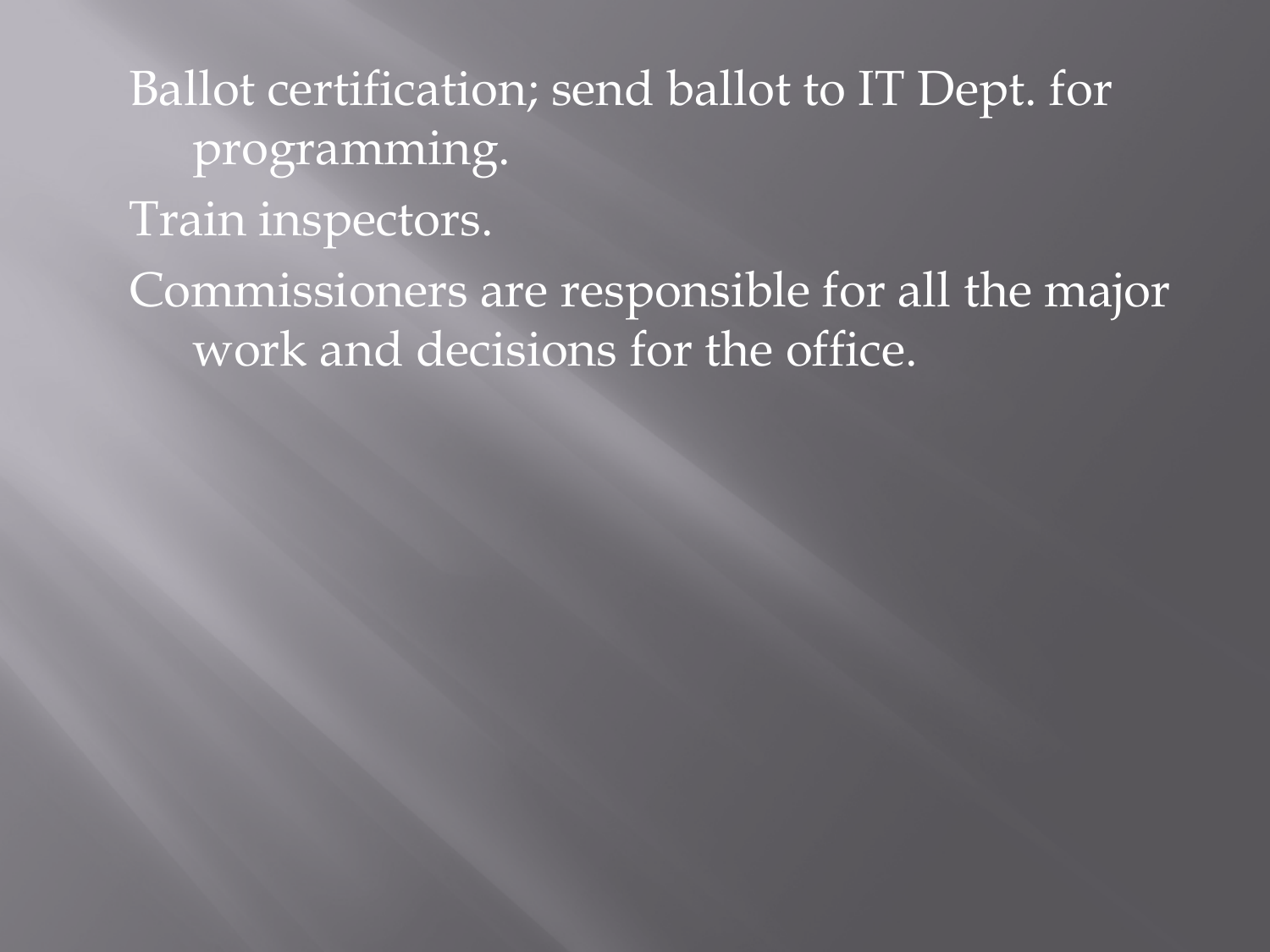- Full time clerks
- Full time deputy commissioners
- □ Part time commissioners: in office at least 2 days a week; on computer when at home and available by phone when not in office. At election time in office every day for 2 weeks.

Responsibilities of Commissioners: A little bit of everything.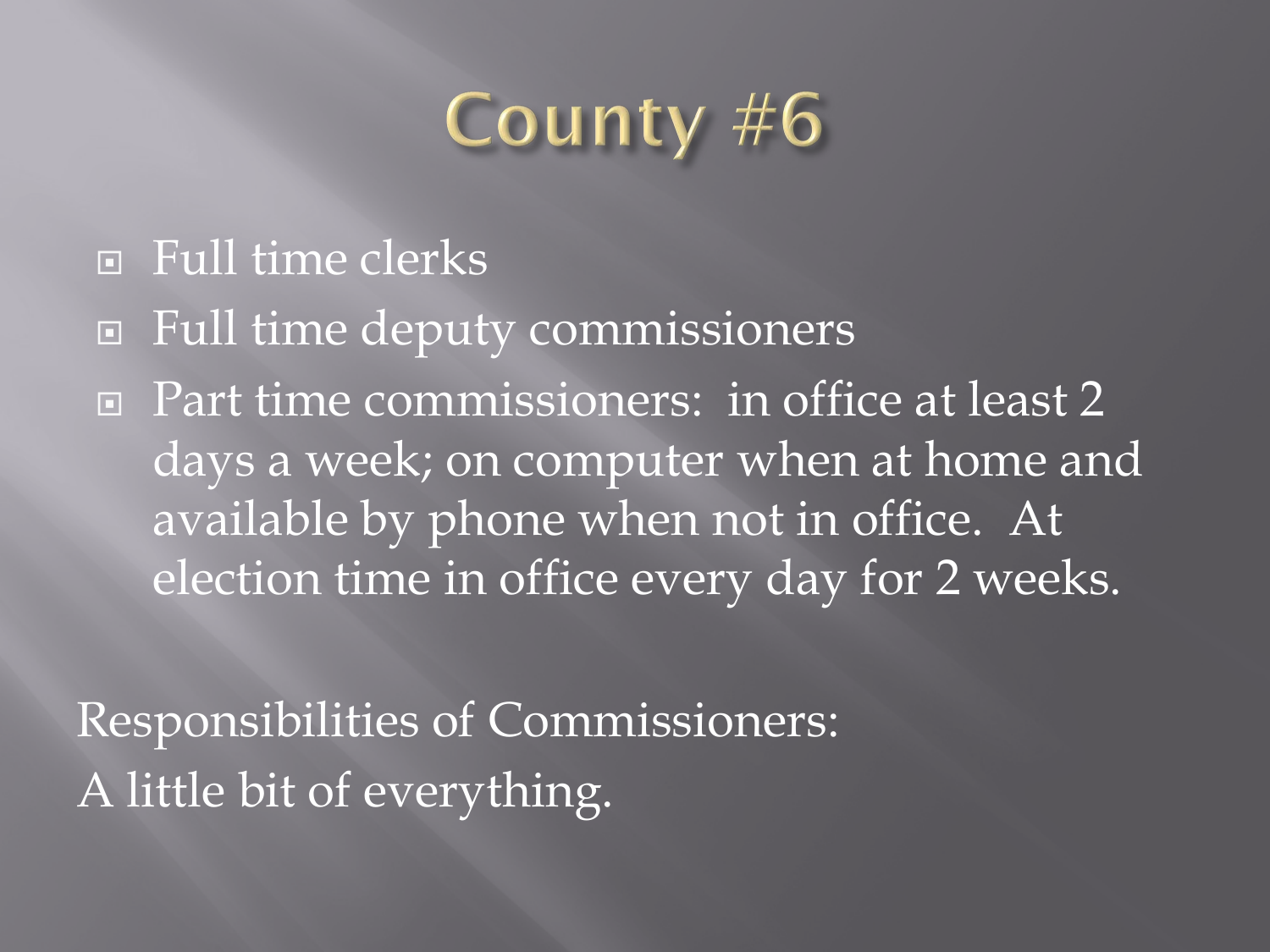Full time deputies do the day to day office duties: registrations, EMS, reports, mail, accept petitions and caucuses, get materials ready for the machine techs, ballot and inspector bags. Part time commissioners responsibilities include: Accounts receivable and payable

Payroll

Inspectors (training, entering info into computer and payroll)